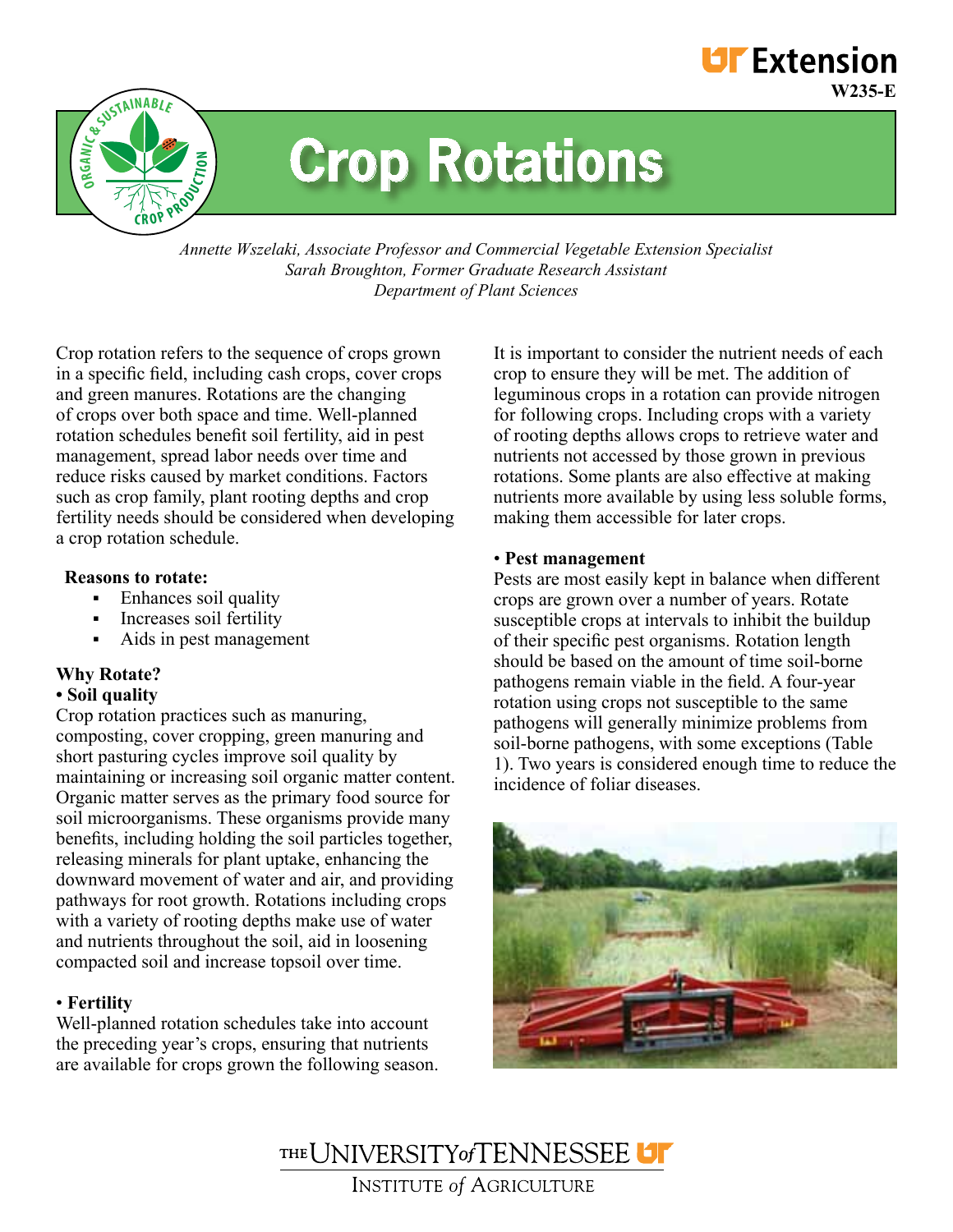Cropping sequence should be determined based on susceptibility to insect pests. Succeeding crops should have different growth habits and be host to a different set of pests. The primary goal in managing insects through crop rotation is to interfere with the needs of the pest throughout its life cycle. It is therefore important to be familiar with insect life cycles, feeding habits and crop preferences.

The best method of weed control is optimizing crop growth to reduce niches for weeds to develop. Crop rotation helps suppress weeds by using crops that outcompete weeds for water, nutrients or sunlight. Some crops, such as rye or sorghum, release chemicals while growing or decomposing that prevent the seed germination and growth of other nearby plants; this is called allelopathy. The use of cover crops during non-production periods can decrease weed pressure by allelopathy or competition and, when killed and left as a mulch, cover crops can suppress weeds by shading the soil surface.

# **Rotation strategies:**

- Rotate by plant family.
- Rotate by plant part harvested.
- Rotate by plant compatibility.
- Rotate by nutrient requirements.
- Rotate by rooting depth and type.
- Include legumes and cover crops.

## **How to Rotate**

#### **• Planning a rotation**

For ease of planning, it is good to design rotational sections of the same size. These sections can then be further subdivided based on production size and land required by each crop, or to incorporate

# **Table 1.**

## **Rotation lengths to reduce soil-borne pathogens**

| Vegetable | <b>Disease</b>   | <b>Yrs w/o Susceptible Crop</b> |
|-----------|------------------|---------------------------------|
| Asparagus | Fusarium rot     | 8                               |
| Cabbage   | Clubroot         |                                 |
| Cabbage   | <b>Blackleg</b>  | $3 - 4$                         |
| Cabbage   | <b>Black rot</b> | $2 - 3$                         |
| Muskmelon | Fusarium wilt    | 5                               |
| Parsnip   | Root rot         | 2                               |
| Pease     | Root canker      | $3 - 4$                         |
| Pease     | Fusarium wilt    | 5                               |
| Pumpkin   | <b>Black rot</b> | 2                               |
| Radish    | Clubroot         |                                 |

shorter rotational cropping plans. Crops should be divided by family, so the same or closely related crops are not grown in direct succession. It may also prove beneficial to subdivide crops by cultural and management requirements, architectural structure, growth pattern, harvest date, etc. In a short-rotation system, changes should be introduced whenever possible; this may include changes in crop variety or the addition of cool-season cover crops or green manures.

#### • **Legumes**

Legumes are an important addition to a crop rotation plan because they fix atmospheric nitrogen, which can be used as a replacement or supplement for inorganic nitrogen fertilizer. The total N contribution varies among species, but 50-200 lbs N/acre can be expected from a good legume cover or cash crop stand. Unlike highly soluble nitrogen fertilizers with a significant potential to leach, N supplied by legume

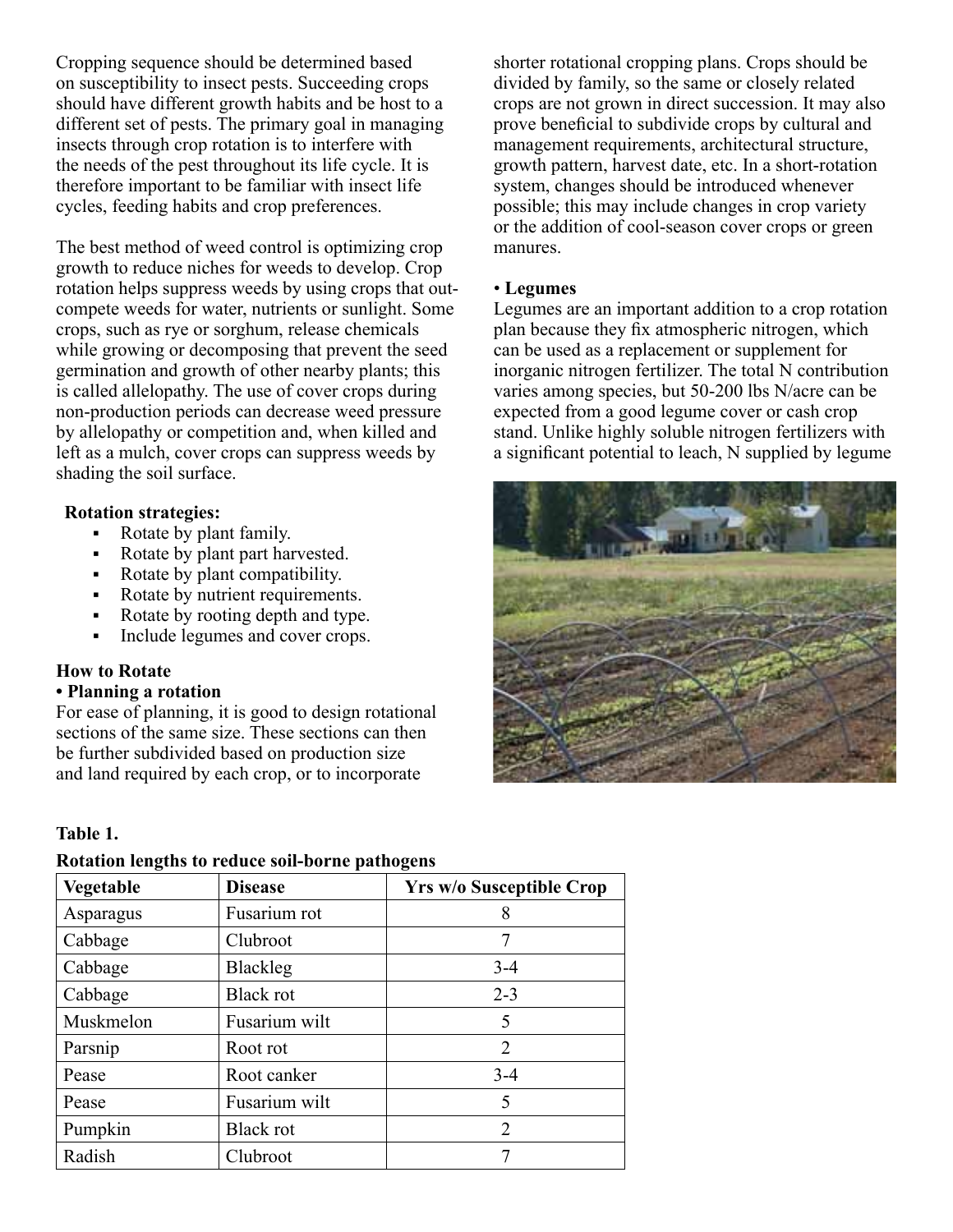crops can be held in soil for extended periods. Approximately 40-75 percent of the N contained in the crop may be available for subsequent plants.

# • **Cover crops and green manures**

Cover crops are also an important component of a crop rotation plan and should be utilized when fields are not being used for production. Cover crops and green manures are those crops grown specifically for the benefits they provide. They may be incorporated into the soil or left as a residue on the soil surface. Their benefits include increased organic matter, improved soil structure, enhanced drought tolerance, increased nutrient availability for plants, protection against soil erosion, weed suppression, penetration of compacted subsoils and nutrient cycling. For more information concerning cover crops, see *Managing Cover Crops Profitably* by SARE, available online at http://www.sare.org/publications/covercrops/ covercrops.pdf.

# • **Crop families**

Crops within the same family are generally susceptible to the same insect pests and diseases. A four-year rotation using crops not susceptible to the same pathogens will generally minimize problems from soil-borne pathogens, with some exceptions (Table 1). Two years is considered enough time to reduce the incidence of foliar diseases and insect pests. When planning a rotation, it is often helpful to map out where the crop families listed below will be located and how much of each will be planted:

# *Poaceae:* Corn

*Alliaceae:* Onion, garlic, shallot, leeks *Chenopodiaceae:* Beet, chard, spinach *Cucurbitaceae:* Winter and summer squash, cucumber, melon, pumpkin *Brassicaceae:* Rutabaga, kale, broccoli, cauliflower, cabbage, Brussels sprouts, radish, mustard, turnip *Fabaceae:* Pea, bean *Apiaceae:* Carrot, parsley, celery, parsnip *Solanaceae:* Potato, tomato, pepper, eggplant *Asteraceae*: Lettuce *Convolvulaceae:* Sweet potato *Malvaceae:* Okra\*

\*Okra rotates with the *Solanaceae* family

# • **Compatability**

It is important to consider crop compatibility when planning a rotation. Some crops may have beneficial interactions and enhance yield, while others may have detrimental effects to subsequent crops. For example, many crops following the cabbage family may have lower yields. Sweet corn is a good selection to follow the cabbage family because it shows no yield decline. Potatoes are a good crop to follow sweet corn because research has shown sweet corn to be one of the preceding crops that most benefit the yield of potatoes.

For more information on crop rotation, visit http:// organics.tennessee.edu. Access "Crop Rotation on Organic Farms: A Planning Manual" (Charles L. Mohler and Sue Ellen Johnson, editors) online at http://www.sare.org/publications/croprotation/ croprotation.pdf or request a print copy, available from SARE.